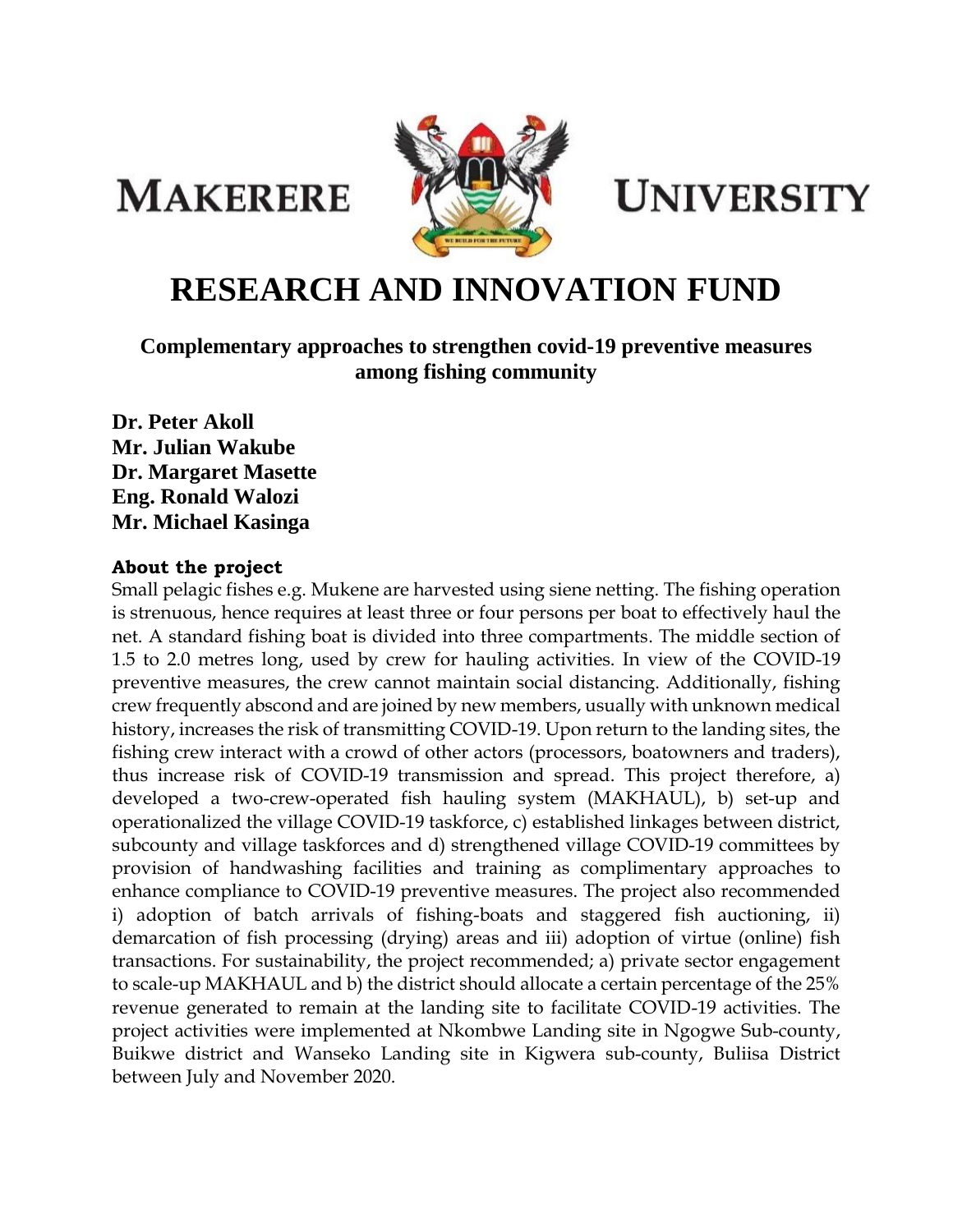#### **2. Value addition of the project (solution the project is contributing)**

- 1. The MAKHAUL technology ensured effective social distance between fishing crew a contribution to reducing transmission and spread of COVID-19.
- 2. The technology also increased the efficiency of hauling, catching the required quantities of fish in a short time. The shortened fishing time also allowed fishers ample time to rest and return to the landing site.
- 3. The framework comprising of clear and documented terms of reference and respective roles of taskforce members ensured effective operationalization of village COVID-19 committees with tangible outputs. Within this framework, a representative from subcounty taskforce was nominated on the village taskforce–as conduit for information exchange between taskforces and provision technical backstopping.
- 4. Empowered village COVID-19 taskforce with foot-operated handwashing facilities and provision of valuable information through training reinforces the capacity committee members to support community compliance
- 5. Linkages between taskforces at different levels were strengthened

## **3. Good practices**

The project instilled the following practices among the stakeholders:

- 1. Ease dissembling of the MAKHAUL system by the fishing crew and storage in dry place to minimize rusting of and for safety
- 2. Supervision and provision of security of the COVID-19 facilities procured at the landing site by a designated committee member of the taskforce.
- 3. Staggering of fish auctioning activities by the beach coordination units and the fisheries office
- 4. Feedback within the members of taskforce weekly meetings and with other taskforces at different levels

## **4. Success stories (If applicable and documented)**

- a) The formation of a functional village COVID-19 taskforce at Wanseko and Nkombwe level with clear terms of reference.
- b) The communities uploaded the formation of the village COVID-19 taskforce
- c) Appreciation of the MAKHAUL technology by the boatowners and fishers

## **5. Project and community testimonies (Testimonies from those engaged by the project team) (If applicable)**

- Foot-operated handwashing station: *this washing station is the only one of the kinds, we shall endeavor to keep it* – Chairperson - Wanseko Village COVID-19 taskforce.
- Project result sharing session: *This is one of the few teams to share project results with the community* - village members, Kigwera Subcounty Chairperon Wanseko
- Handwashing: *Thank you for training us how to wash hands, we have been wetting our hands in water and think we are clean* – trainee at Nkombwe. *We have just been washing one hand* - trainee in Wanseko